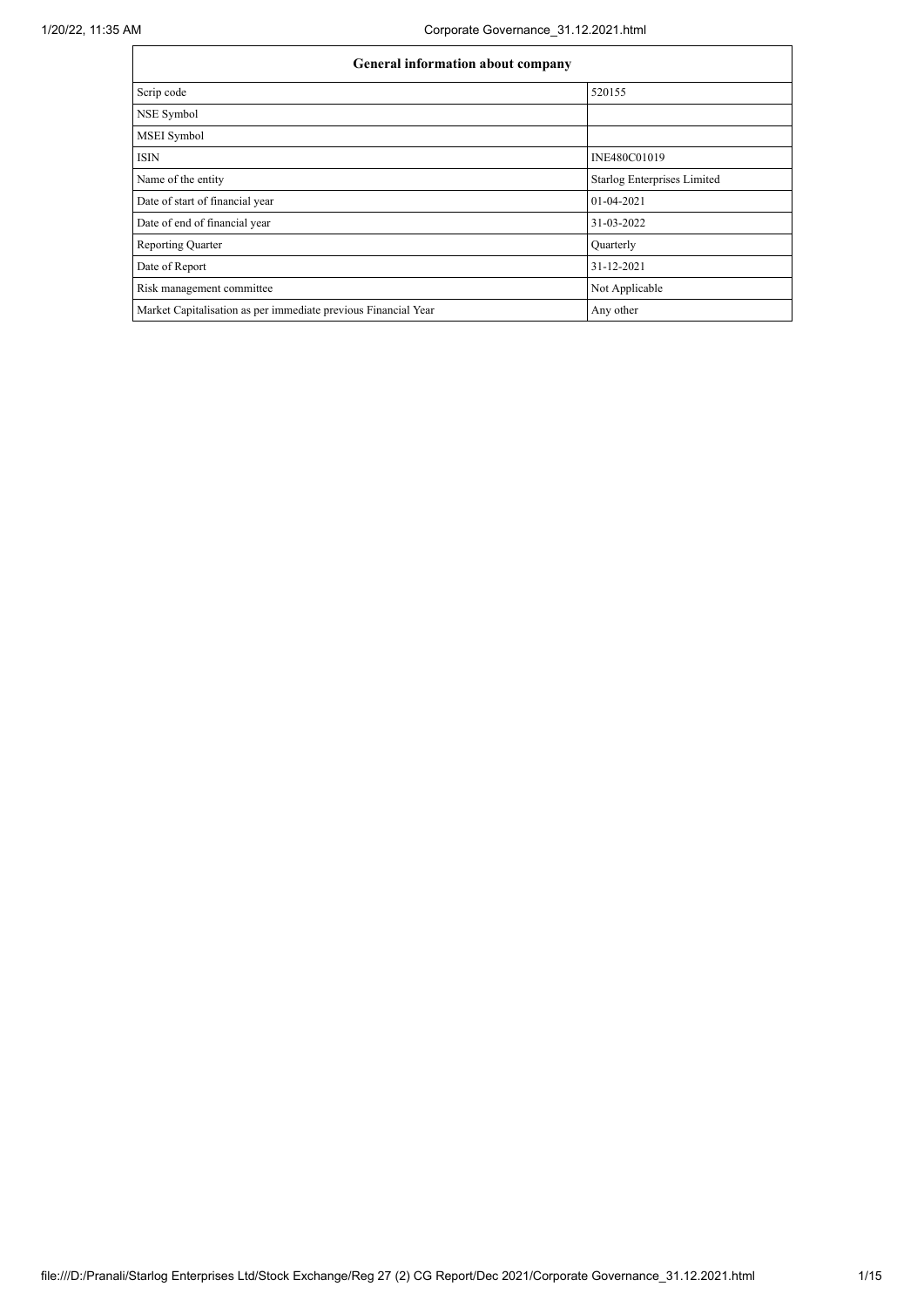## **Annexure I**

## **Annexure I to be submitted by listed entity on quarterly basis**

## **I. Composition of Board of Directors**

|            |            |                                                           |                            |                               |                          | Disclosure of notes on composition of board of directors explanatory                                 |                                             |                                                     |                            |                      |                                            |                                                                                                                                                  |                                                                                                                                                                   |                                                                                                                                                                          |                                                                                                                                                                                                         |
|------------|------------|-----------------------------------------------------------|----------------------------|-------------------------------|--------------------------|------------------------------------------------------------------------------------------------------|---------------------------------------------|-----------------------------------------------------|----------------------------|----------------------|--------------------------------------------|--------------------------------------------------------------------------------------------------------------------------------------------------|-------------------------------------------------------------------------------------------------------------------------------------------------------------------|--------------------------------------------------------------------------------------------------------------------------------------------------------------------------|---------------------------------------------------------------------------------------------------------------------------------------------------------------------------------------------------------|
|            |            |                                                           |                            |                               |                          |                                                                                                      |                                             | Whether the listed entity has a Regular Chairperson |                            |                      | Yes                                        |                                                                                                                                                  |                                                                                                                                                                   |                                                                                                                                                                          |                                                                                                                                                                                                         |
|            |            |                                                           |                            |                               |                          |                                                                                                      |                                             | Whether Chairperson is related to MD or CEO   Yes   |                            |                      |                                            |                                                                                                                                                  |                                                                                                                                                                   |                                                                                                                                                                          |                                                                                                                                                                                                         |
| PAN        | <b>DIN</b> | Category 1<br>of directors                                | Category 2<br>of directors | Category<br>3 of<br>directors | Date<br>of<br>Birth      | Whether<br>special<br>resolution<br>passed?<br>[Refer Reg.<br>$17(1A)$ of<br>Listing<br>Regulations] | Date of<br>passing<br>special<br>resolution | <b>Initial Date</b><br>of<br>appointment            | Date of Re-<br>appointment | Date of<br>cessation | Tenure<br>of<br>director<br>(in<br>months) | No of<br>Directorship<br>in listed<br>entities<br>including<br>this listed<br>entity (Refer<br>Regulation<br>$17A$ of<br>Listing<br>Regulations) | No of<br>Independent<br>Directorship<br>in listed<br>entities<br>including<br>this listed<br>entity (Refer<br>Regulation<br>$17A(1)$ of<br>Listing<br>Regulations | Number of<br>memberships<br>in Audit/<br>Stakeholder<br>Committee(s)<br>including this<br>listed entity<br>(Refer<br>Regulation<br>$26(1)$ of<br>Listing<br>Regulations) | No of post of<br>Chairperson in<br>Audit/<br>Stakeholder<br>Committee<br>held in listed<br>entities<br>including this<br>listed entity<br>(Refer<br>Regulation<br>$26(1)$ of<br>Listing<br>Regulations) |
| AANPA2136J | 00162608   | Executive<br>Director                                     | Chairperson                | CEO-<br><b>MD</b>             | $07 -$<br>$05 -$<br>1964 | NA                                                                                                   |                                             | 02-09-2017                                          | 13-09-2020                 |                      | 60                                         |                                                                                                                                                  | $\mathbf{0}$                                                                                                                                                      |                                                                                                                                                                          | $\mathbf{0}$                                                                                                                                                                                            |
| ABRPA1393C | 00944021   | Non-<br>Executive -<br>Non<br>Independent<br>Director     | Not<br>Applicable          |                               | $02 -$<br>$05 -$<br>1946 | Yes                                                                                                  | $30 - 09 -$<br>2021                         | 31-03-2015                                          | 30-09-2021                 |                      |                                            |                                                                                                                                                  | $\mathbf{0}$                                                                                                                                                      |                                                                                                                                                                          |                                                                                                                                                                                                         |
| EJYPS9798L | 08449681   | Non-<br>Executive -<br>Independent Applicable<br>Director | Not                        |                               | $22 -$<br>$06 -$<br>1952 | NA                                                                                                   |                                             | 13-05-2019                                          | 14-12-2019                 |                      | 60                                         |                                                                                                                                                  |                                                                                                                                                                   | $\overline{2}$                                                                                                                                                           | $\mathbf{0}$                                                                                                                                                                                            |
| AOCPN6958Q | 06629184   | Non-<br>Executive -<br>Independent<br>Director            | Not<br>Applicable          |                               | $10-$<br>$06 -$<br>1958  | NA                                                                                                   |                                             | 12-01-2021                                          | 20-01-2021                 |                      | 60                                         | 1                                                                                                                                                |                                                                                                                                                                   | $\overline{2}$                                                                                                                                                           | 1                                                                                                                                                                                                       |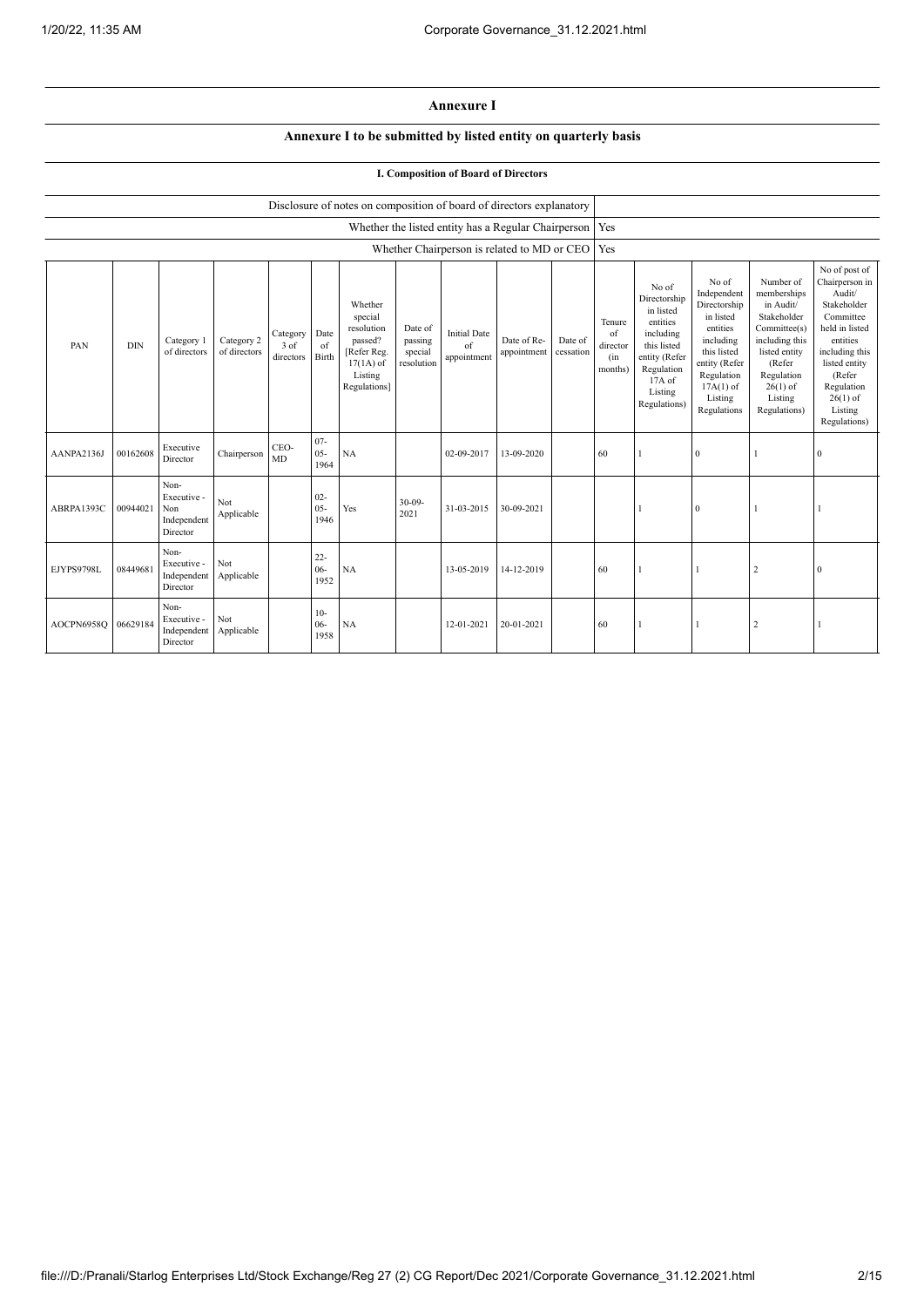|           | <b>Audit Committee Details</b> |                              |                                                       |                            |                        |                      |                |
|-----------|--------------------------------|------------------------------|-------------------------------------------------------|----------------------------|------------------------|----------------------|----------------|
|           |                                |                              | Whether the Audit Committee has a Regular Chairperson |                            | Yes                    |                      |                |
| <b>Sr</b> | <b>DIN</b><br>Number           | Name of Committee<br>members | Category 1 of directors                               | Category 2 of<br>directors | Date of<br>Appointment | Date of<br>Cessation | <b>Remarks</b> |
|           | 08449681                       | Seshadri                     | Non-Executive - Independent<br>Director               | Member                     | 13-05-2019             |                      |                |
| 2         | 06629184                       | Natarajan S                  | Non-Executive - Independent<br>Director               | Chairperson                | 12-01-2021             |                      |                |
| 3         | 00162608                       | Saket Agarwal                | <b>Executive Director</b>                             | Member                     | 29-09-2017             |                      |                |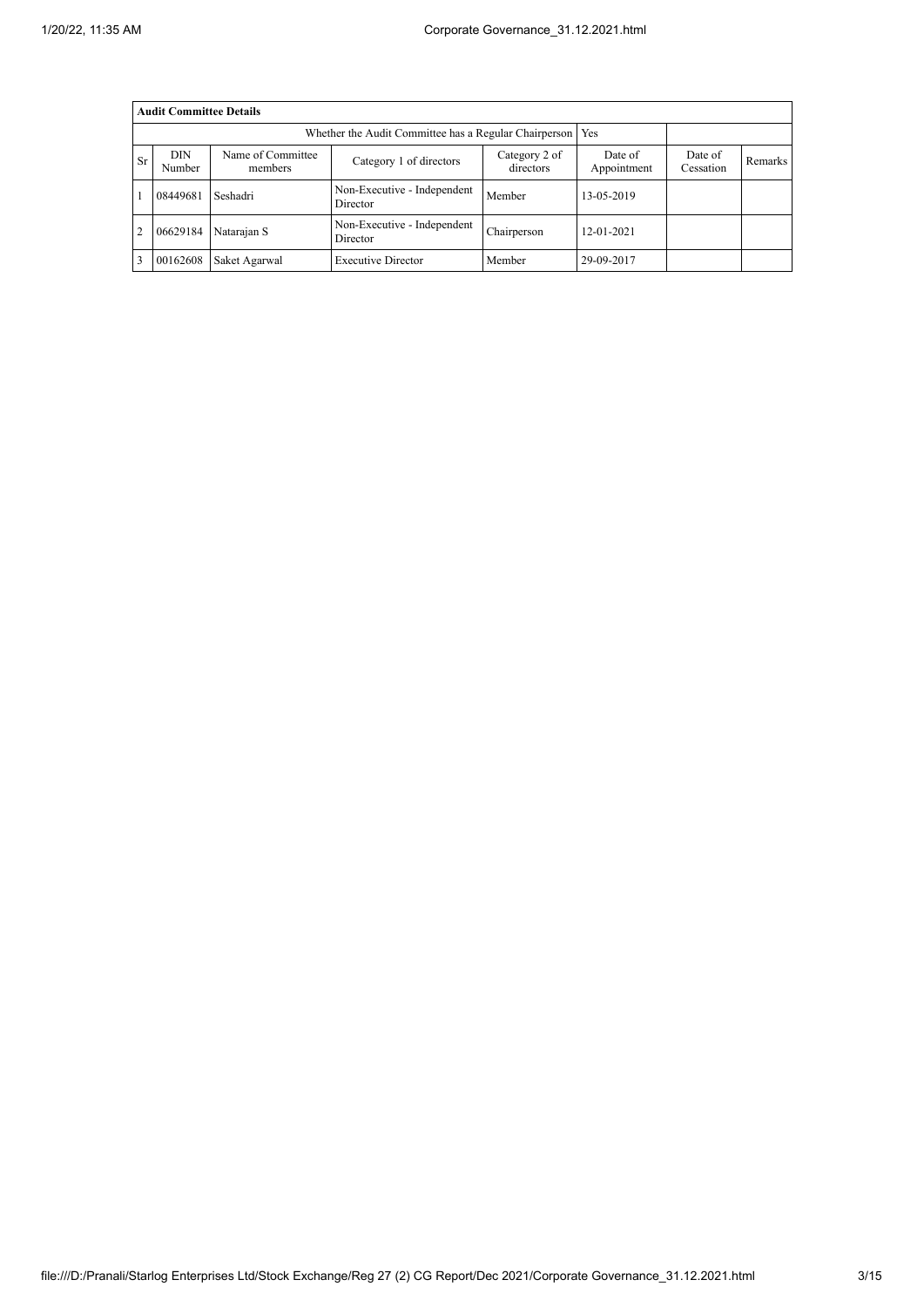|                |                      | Nomination and remuneration committee |                                                                                   |                            |                        |                      |         |
|----------------|----------------------|---------------------------------------|-----------------------------------------------------------------------------------|----------------------------|------------------------|----------------------|---------|
|                |                      |                                       | Whether the Nomination and remuneration committee has a Regular Chairperson   Yes |                            |                        |                      |         |
| <b>Sr</b>      | <b>DIN</b><br>Number | Name of Committee<br>members          | Category 1 of directors                                                           | Category 2 of<br>directors | Date of<br>Appointment | Date of<br>Cessation | Remarks |
|                | 08449681             | Seshadri                              | Non-Executive - Independent<br>Director                                           | Member                     | 13-05-2019             |                      |         |
| $\overline{2}$ |                      | 06629184 Natarajan S                  | Non-Executive - Independent<br>Director                                           | Chairperson                | 12-01-2021             |                      |         |
| 3              | 00944021             | Kumkum Agarwal                        | Non-Executive - Non<br>Independent Director                                       | Member                     | 15-02-2019             |                      |         |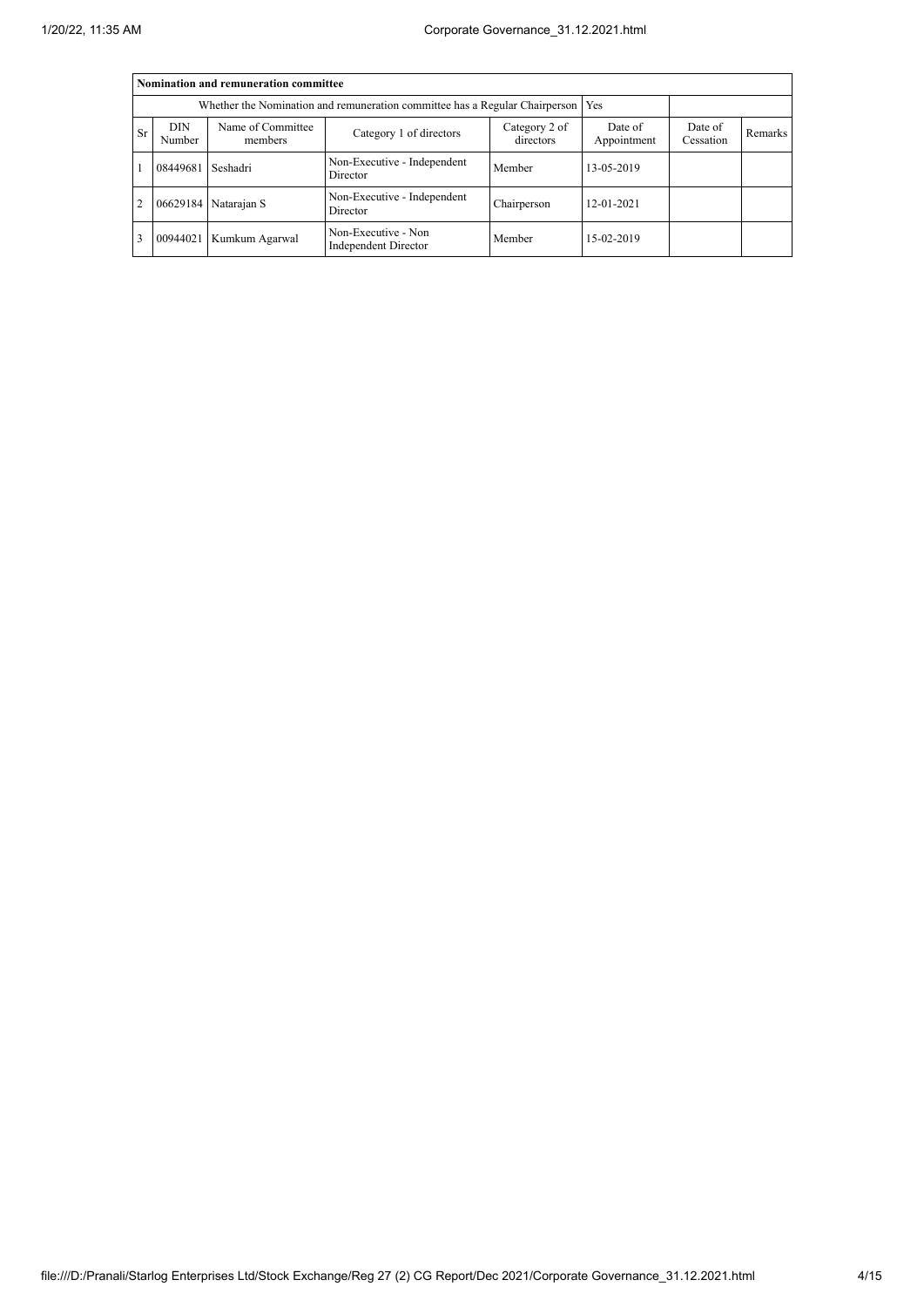|                |                      | <b>Stakeholders Relationship Committee</b> |                                                                                 |                            |                        |                      |         |
|----------------|----------------------|--------------------------------------------|---------------------------------------------------------------------------------|----------------------------|------------------------|----------------------|---------|
|                |                      |                                            | Whether the Stakeholders Relationship Committee has a Regular Chairperson   Yes |                            |                        |                      |         |
| <b>Sr</b>      | <b>DIN</b><br>Number | Name of Committee<br>members               | Category 1 of directors                                                         | Category 2 of<br>directors | Date of<br>Appointment | Date of<br>Cessation | Remarks |
|                | 08449681             | Seshadri                                   | Non-Executive - Independent<br>Director                                         | Member                     | 13-05-2019             |                      |         |
| $\overline{2}$ |                      | 06629184 Natarajan S                       | Non-Executive - Independent<br>Director                                         | Member                     | $12 - 01 - 2021$       |                      |         |
| 3              | 00944021             | Kumkum Agarwal                             | Non-Executive - Non<br>Independent Director                                     | Chairperson                | 15-02-2019             |                      |         |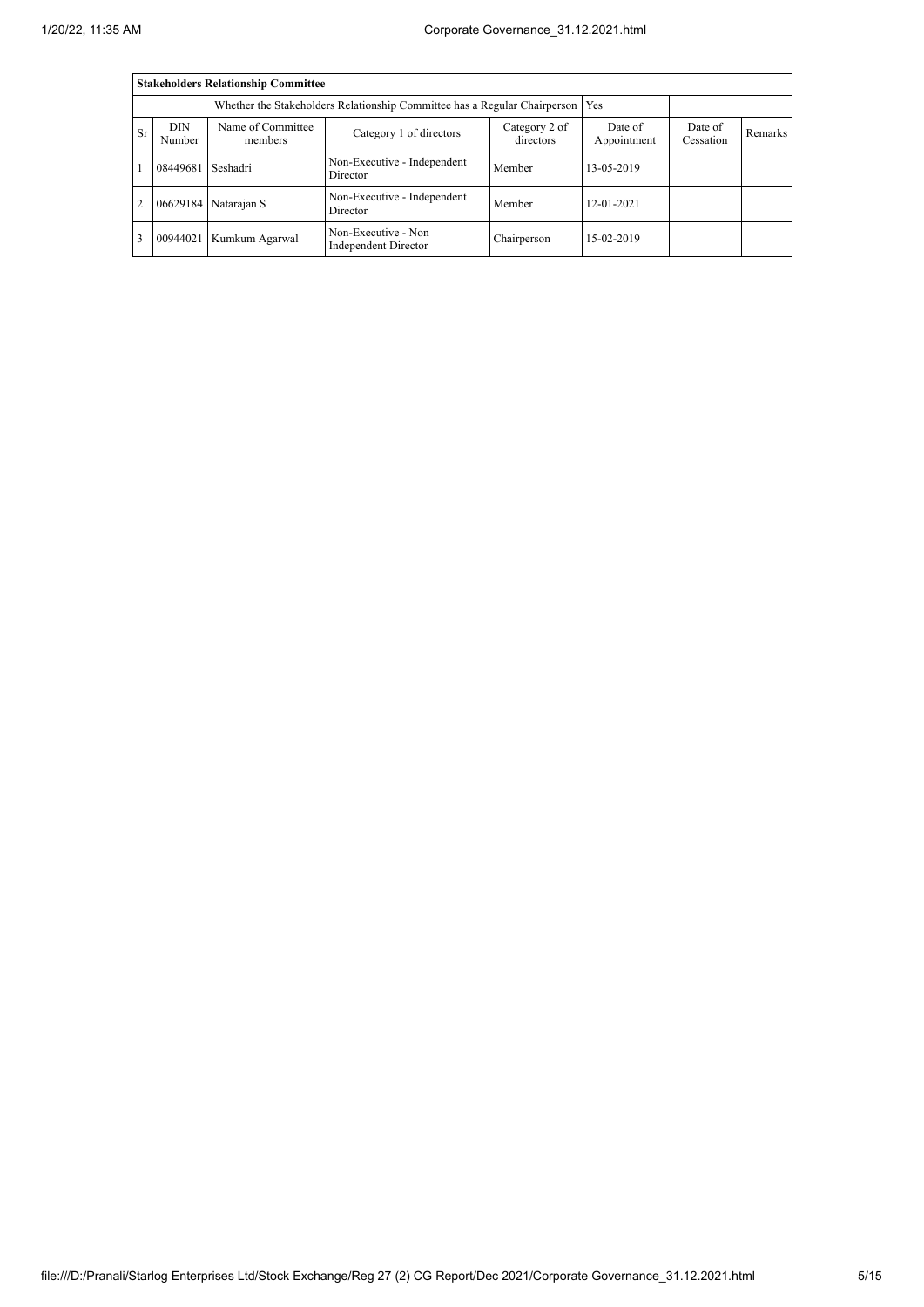|      | <b>Risk Management Committee</b>                                |                              |                            |                            |                        |                      |         |  |  |  |
|------|-----------------------------------------------------------------|------------------------------|----------------------------|----------------------------|------------------------|----------------------|---------|--|--|--|
|      | Whether the Risk Management Committee has a Regular Chairperson |                              |                            |                            |                        |                      |         |  |  |  |
| l Sr | DIN<br>Number                                                   | Name of Committee<br>members | Category 1 of<br>directors | Category 2 of<br>directors | Date of<br>Appointment | Date of<br>Cessation | Remarks |  |  |  |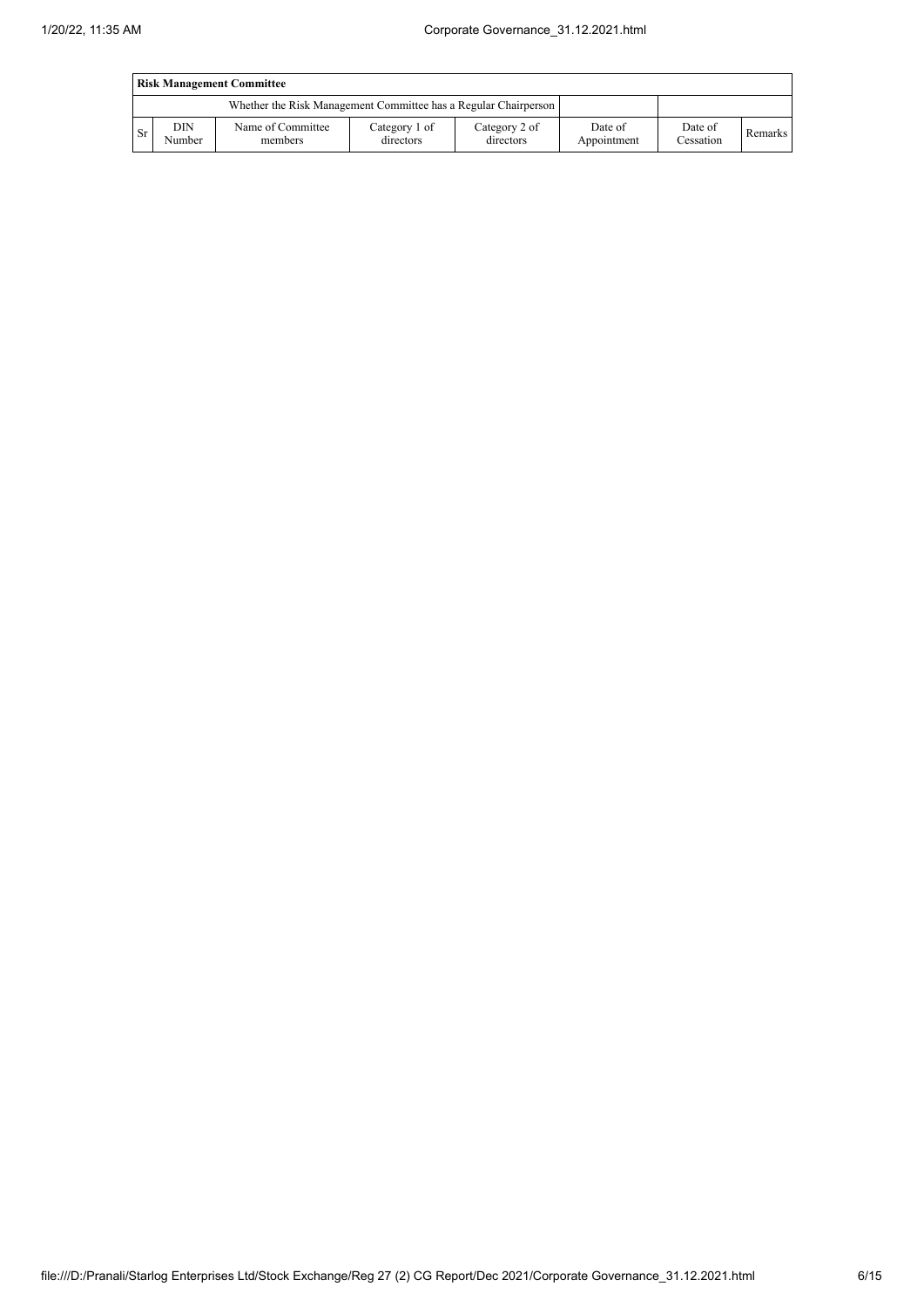|           | Corporate Social Responsibility Committee |                                                                                 |                            |                            |                        |                      |         |  |  |  |
|-----------|-------------------------------------------|---------------------------------------------------------------------------------|----------------------------|----------------------------|------------------------|----------------------|---------|--|--|--|
|           |                                           | Whether the Corporate Social Responsibility Committee has a Regular Chairperson |                            |                            |                        |                      |         |  |  |  |
| <b>Sr</b> | <b>DIN</b><br>Number                      | Name of Committee<br>members                                                    | Category 1 of<br>directors | Category 2 of<br>directors | Date of<br>Appointment | Date of<br>Cessation | Remarks |  |  |  |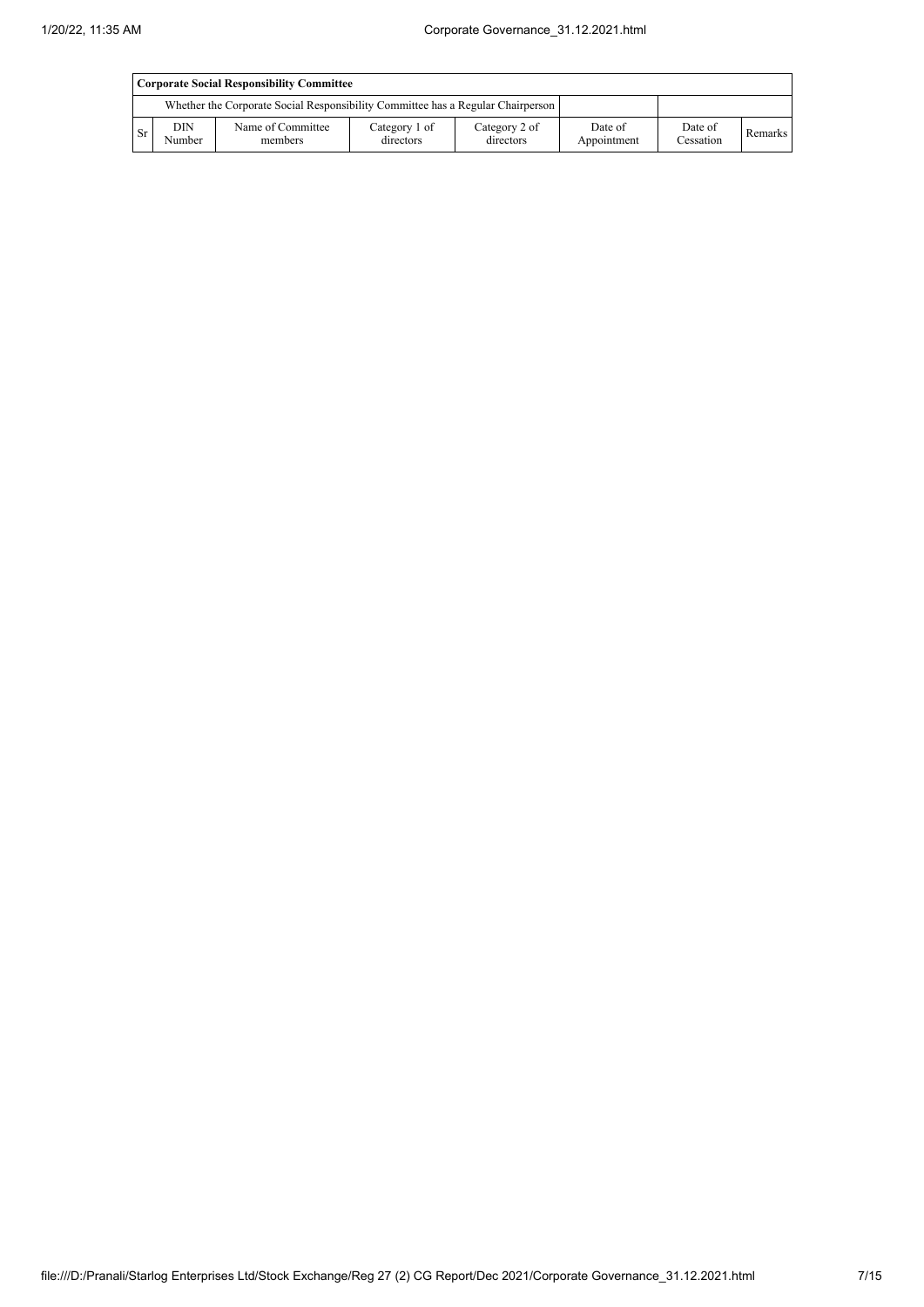| <b>Other Committee</b> |                                                                                                                                     |  |  |  |  |  |  |  |
|------------------------|-------------------------------------------------------------------------------------------------------------------------------------|--|--|--|--|--|--|--|
|                        | Sr   DIN Number   Name of Committee members   Name of other committee   Category 1 of directors   Category 2 of directors   Remarks |  |  |  |  |  |  |  |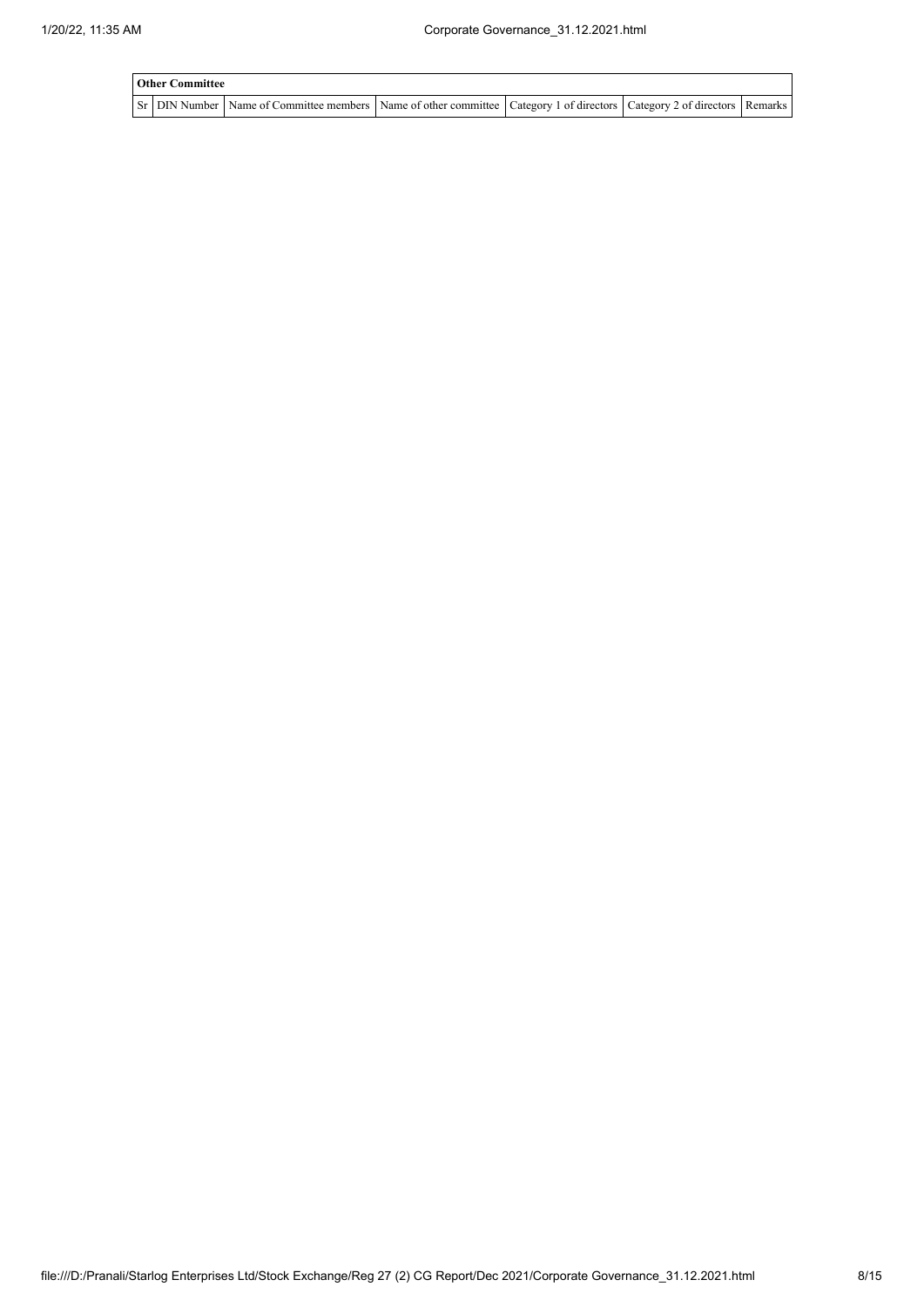|                                                                     | Annexure 1                                                   |                                                               |                                                                      |                                       |                                                     |                                                                                      |                                                                        |  |  |  |  |
|---------------------------------------------------------------------|--------------------------------------------------------------|---------------------------------------------------------------|----------------------------------------------------------------------|---------------------------------------|-----------------------------------------------------|--------------------------------------------------------------------------------------|------------------------------------------------------------------------|--|--|--|--|
|                                                                     | <b>Annexure 1</b>                                            |                                                               |                                                                      |                                       |                                                     |                                                                                      |                                                                        |  |  |  |  |
|                                                                     | <b>III. Meeting of Board of Directors</b>                    |                                                               |                                                                      |                                       |                                                     |                                                                                      |                                                                        |  |  |  |  |
| Disclosure of notes on meeting of<br>board of directors explanatory |                                                              |                                                               |                                                                      |                                       |                                                     |                                                                                      |                                                                        |  |  |  |  |
| Sr                                                                  | Date(s) of<br>meeting (if any)<br>in the previous<br>quarter | $Date(s)$ of<br>meeting (if any)<br>in the current<br>quarter | Maximum gap<br>between any two<br>consecutive (in<br>number of days) | Notes for<br>not<br>providing<br>Date | Whether<br>requirement of<br>Quorum met<br>(Yes/No) | Number of Directors<br>present* (All directors<br>including Independent<br>Director) | No. of<br>Independent<br><b>Directors</b><br>attending the<br>meeting* |  |  |  |  |
|                                                                     | 08-09-2021                                                   |                                                               |                                                                      |                                       | Yes                                                 | 4                                                                                    |                                                                        |  |  |  |  |
| ↑                                                                   |                                                              | 15-11-2021                                                    | 67                                                                   |                                       | Yes                                                 | 3                                                                                    |                                                                        |  |  |  |  |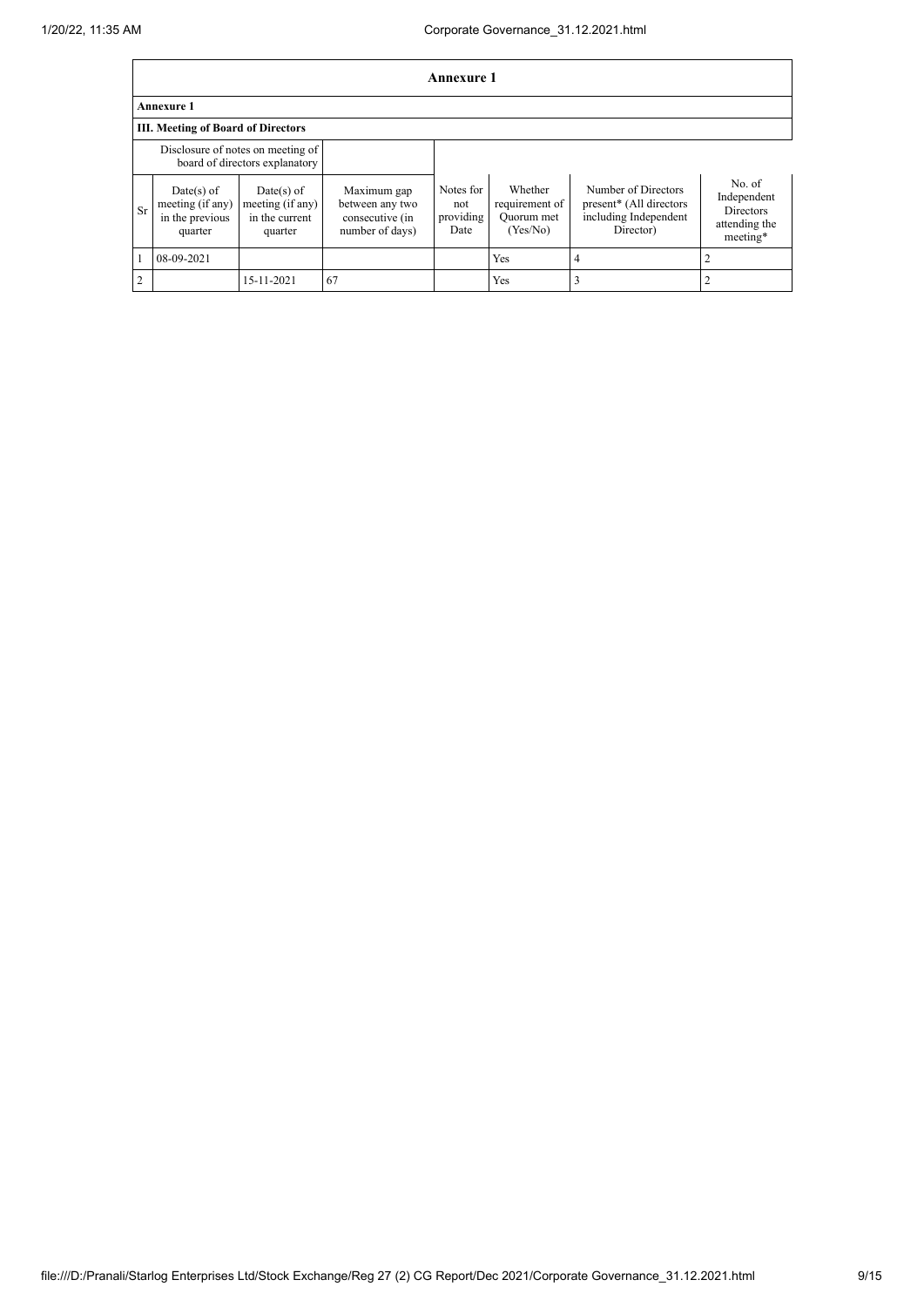|               | Annexure 1                                               |                                                                                                            |                                                                      |                               |                                       |                                                        |                                                                                            |                                                                        |  |  |  |  |
|---------------|----------------------------------------------------------|------------------------------------------------------------------------------------------------------------|----------------------------------------------------------------------|-------------------------------|---------------------------------------|--------------------------------------------------------|--------------------------------------------------------------------------------------------|------------------------------------------------------------------------|--|--|--|--|
|               | <b>IV. Meeting of Committees</b>                         |                                                                                                            |                                                                      |                               |                                       |                                                        |                                                                                            |                                                                        |  |  |  |  |
|               | Disclosure of notes on meeting of committees explanatory |                                                                                                            |                                                                      |                               |                                       |                                                        |                                                                                            |                                                                        |  |  |  |  |
| <b>Sr</b>     | Name of<br>Committee                                     | $Date(s)$ of meeting (Enter<br>dates of Previous quarter<br>and Current quarter in<br>chronological order) | Maximum gap<br>between any two<br>consecutive (in<br>number of days) | Name of<br>other<br>committee | Reson for<br>not<br>providing<br>date | Whether<br>requirement<br>of Quorum<br>met<br>(Yes/No) | Number of<br>Directors present*<br>(All directors<br>including<br>Independent<br>Director) | No. of<br>Independent<br><b>Directors</b><br>attending the<br>meeting* |  |  |  |  |
|               | Audit<br>Committee                                       | 14-08-2021                                                                                                 |                                                                      |                               |                                       | Yes                                                    | 3                                                                                          | 2                                                                      |  |  |  |  |
| $\mathcal{D}$ | Audit<br>Committee                                       | 15-11-2021                                                                                                 | 92                                                                   |                               |                                       | Yes                                                    | 2                                                                                          | $\overline{2}$                                                         |  |  |  |  |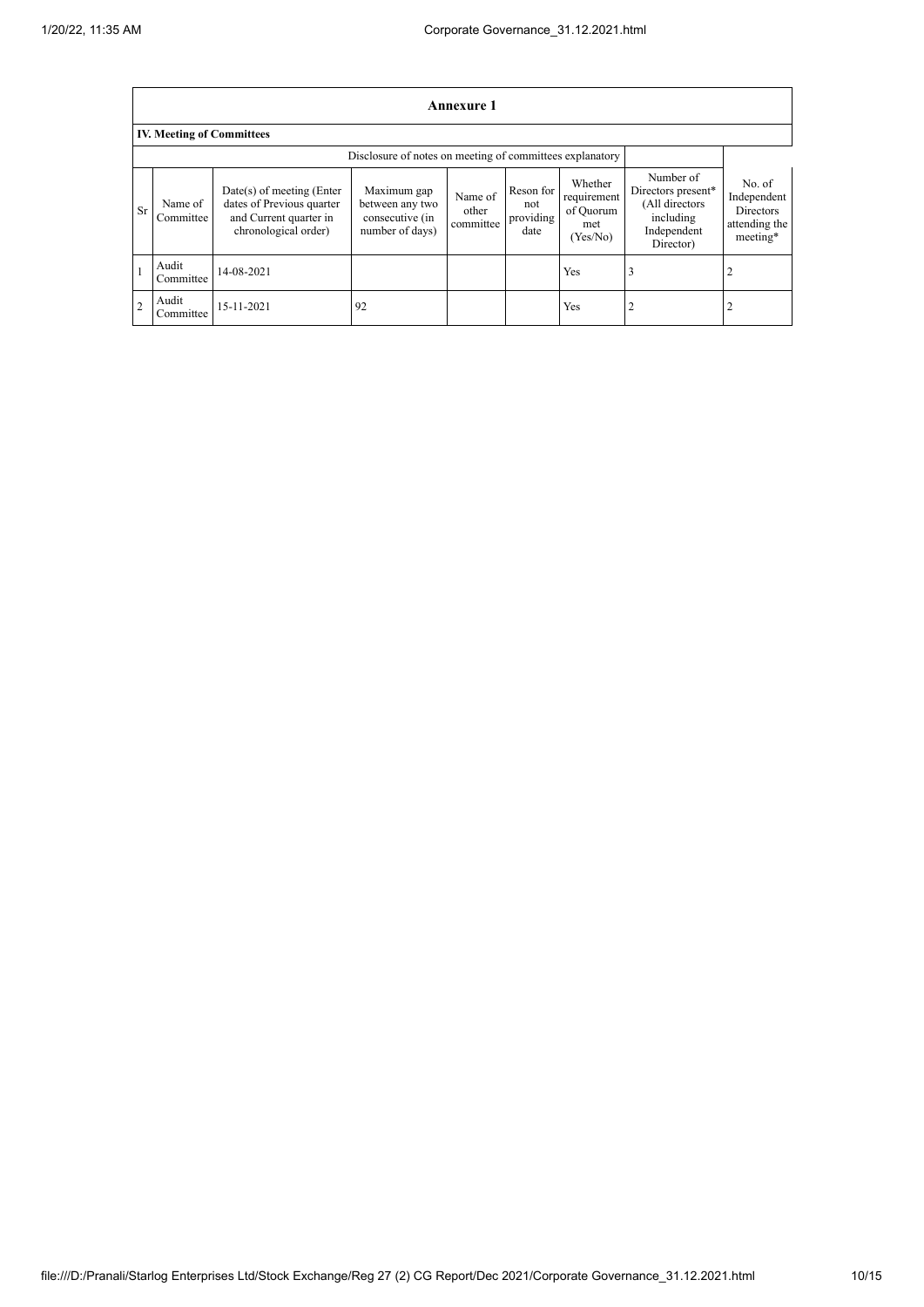|      | Annexure 1                                                                                                |                                  |                                                                    |  |  |  |  |  |
|------|-----------------------------------------------------------------------------------------------------------|----------------------------------|--------------------------------------------------------------------|--|--|--|--|--|
|      | <b>V. Related Party Transactions</b>                                                                      |                                  |                                                                    |  |  |  |  |  |
| Sr I | Subject                                                                                                   | Compliance status<br>(Yes/No/NA) | If status is "No" details of non-<br>compliance may be given here. |  |  |  |  |  |
|      | Whether prior approval of audit committee obtained                                                        | Yes                              |                                                                    |  |  |  |  |  |
|      | Whether shareholder approval obtained for material RPT                                                    | NА                               |                                                                    |  |  |  |  |  |
|      | Whether details of RPT entered into pursuant to omnibus approval<br>have been reviewed by Audit Committee | <b>NA</b>                        |                                                                    |  |  |  |  |  |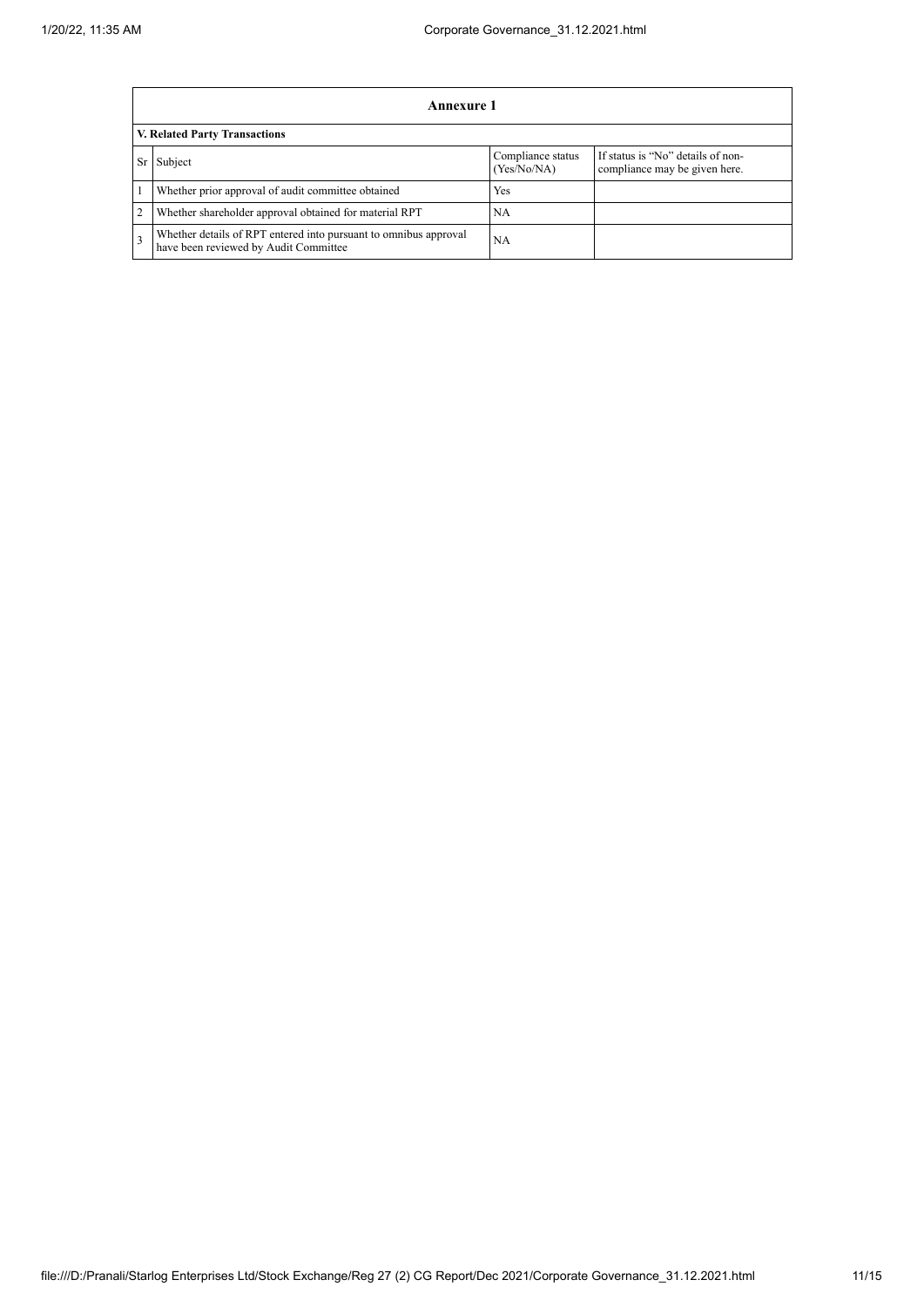|                         | <b>Annexure 1</b>                                                                                                                                                                                               |                               |  |  |  |  |  |  |  |
|-------------------------|-----------------------------------------------------------------------------------------------------------------------------------------------------------------------------------------------------------------|-------------------------------|--|--|--|--|--|--|--|
|                         | <b>VI.</b> Affirmations                                                                                                                                                                                         |                               |  |  |  |  |  |  |  |
|                         | Sr Subject                                                                                                                                                                                                      | Compliance<br>status (Yes/No) |  |  |  |  |  |  |  |
|                         | The composition of Board of Directors is in terms of SEBI (Listing obligations and disclosure requirements)<br>Regulations, 2015                                                                                | Yes                           |  |  |  |  |  |  |  |
| $\overline{2}$          | The composition of the following committees is in terms of SEBI(Listing obligations and disclosure requirements)<br>Regulations, 2015 a. Audit Committee                                                        | Yes                           |  |  |  |  |  |  |  |
| 3                       | The composition of the following committees is in terms of SEBI(Listing obligations and disclosure requirements)<br>Regulations, 2015. b. Nomination & remuneration committee                                   | Yes                           |  |  |  |  |  |  |  |
| $\overline{\mathbf{4}}$ | The composition of the following committees is in terms of SEBI(Listing obligations and disclosure requirements)<br>Regulations, 2015. c. Stakeholders relationship committee                                   | Yes                           |  |  |  |  |  |  |  |
| 5                       | The composition of the following committees is in terms of SEBI(Listing obligations and disclosure requirements)<br>Regulations, 2015. d. Risk management committee (applicable to the top 500 listed entities) | NA                            |  |  |  |  |  |  |  |
| 6                       | The committee members have been made aware of their powers, role and responsibilities as specified in SEBI<br>(Listing obligations and disclosure requirements) Regulations, 2015.                              | Yes                           |  |  |  |  |  |  |  |
| $\overline{7}$          | The meetings of the board of directors and the above committees have been conducted in the manner as specified in<br>SEBI (Listing obligations and disclosure requirements) Regulations, 2015.                  | Yes                           |  |  |  |  |  |  |  |
| 8                       | This report and/or the report submitted in the previous quarter has been placed before Board of Directors.                                                                                                      | Yes                           |  |  |  |  |  |  |  |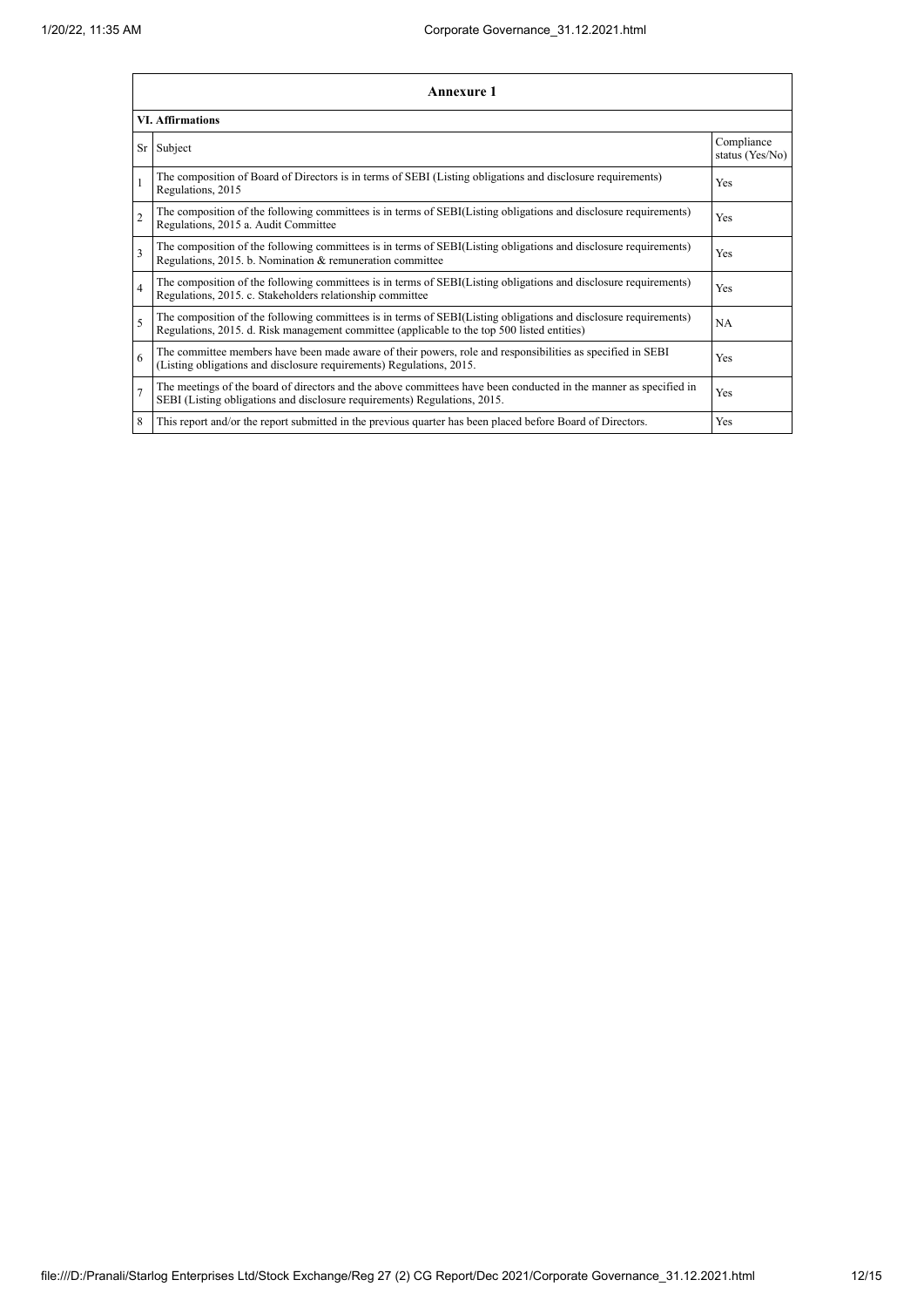| <b>Annexure 1</b> |                   |                                          |
|-------------------|-------------------|------------------------------------------|
| l Sr              | Subject           | Compliance status                        |
|                   | Name of signatory | <b>PRANALI SULAKHE</b>                   |
|                   | Designation       | Company Secretary and Compliance Officer |